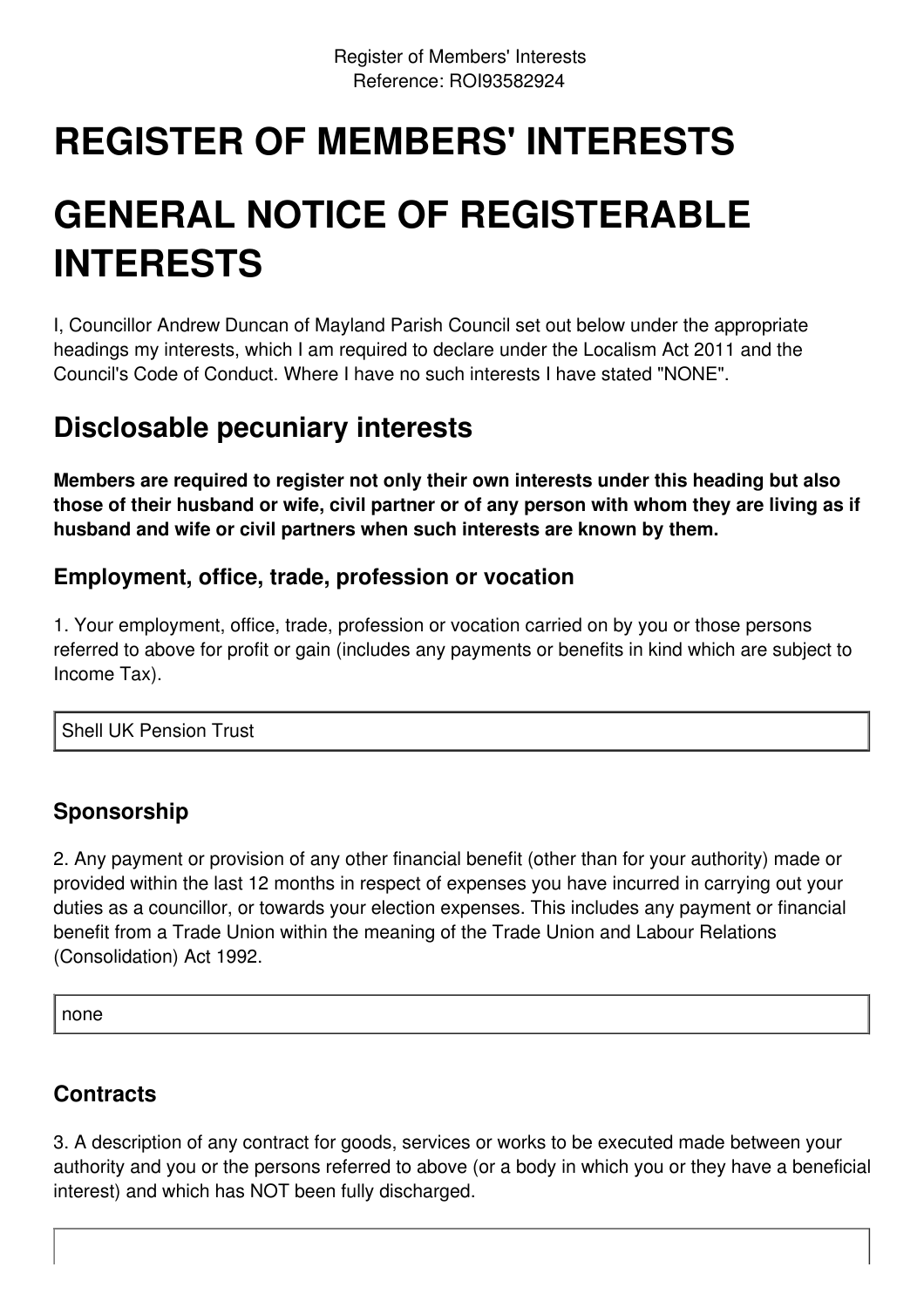#### **Land**

4. Address of any land in your authority's area which you own or have a beneficial interest. Please include a clear description of any land or buildings in the area of your authority (including the postal address) in which you or your partner have a freehold or leasehold interest. This will include your home if you are an owner or tenant.

mone

#### **Licences**

5. Any land in the authority's area for which you or the persons referred to above have a licence (alone or jointly with others) to occupy for a month or longer.

none

#### **Corporate tenancies**

6. Any tenancy where to your knowledge the landlord is your authority and the tenant is a body in which you or a person referred to above has a beneficial interest.

none

#### **Securities**

7. The name of any person or body in which you or a person referred to above has a beneficial interest in securities of that body where:

- a. that body to your knowledge has a place of business in the area of your authority; and
- b. either
	- i. the total nominal value of the securities exceeds £25,000 or one hundredth of the total issue share capital of that body; or
	- ii. if the share capital of that body is more than one class, the total nominal value of the shares of any one class in which you or a person referred to above has a beneficial interest exceeds one hundredth of the total issue shre capital of that class

none

## **Other registerable pecuniary interests**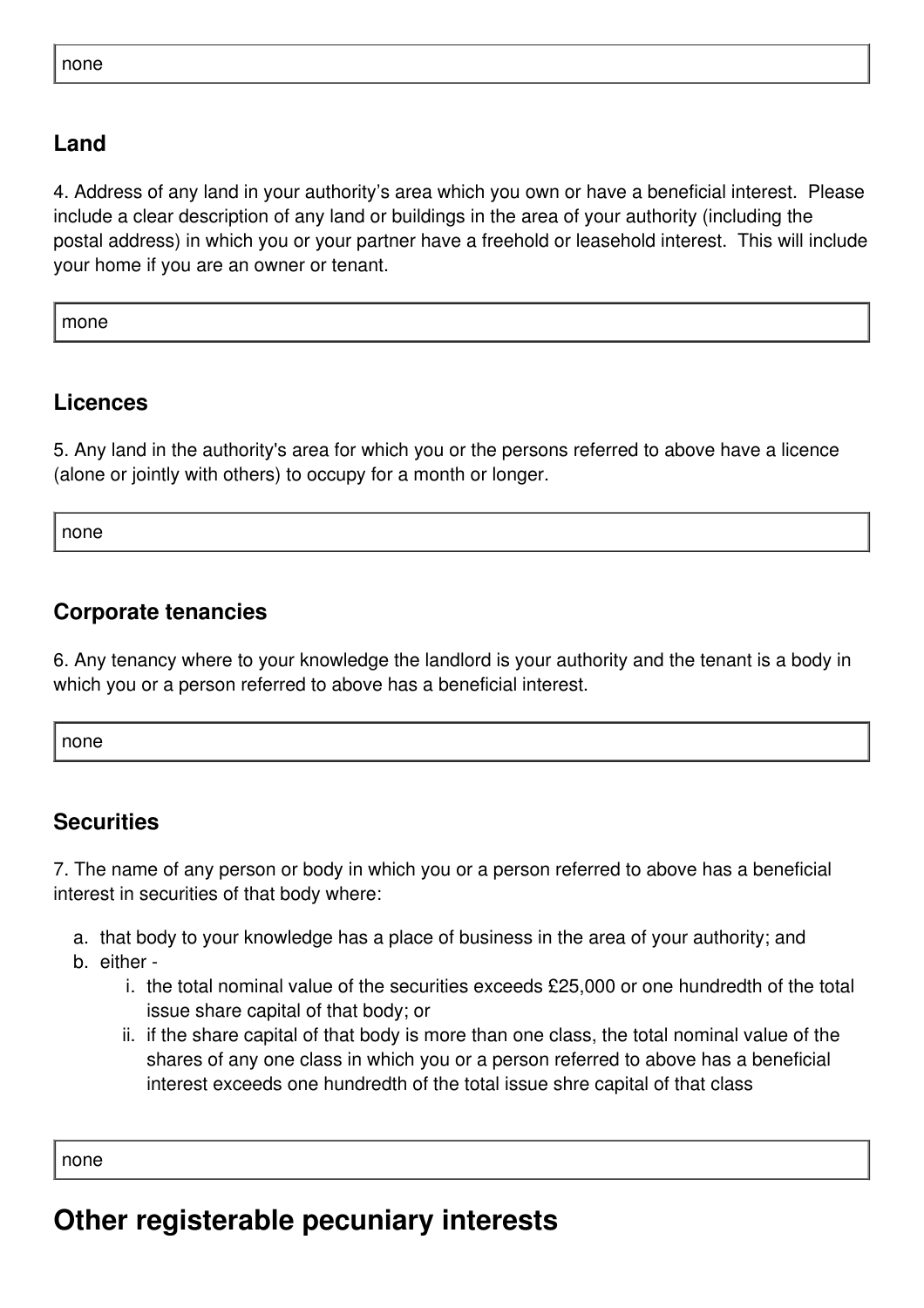**Members are only obliged to register their own interests under this heading and do not need to include the interests of husbands/wives/civil partners or others.**

8. The name of the person who employs or has appointed you, the name of any firm in which you are a partner and the name of any company for which you are a remunerated director.

none

9. A description of any contract for goods, services or works made between your authority and you (or a body in which you or they have a beneficial interest) and which has been fully discharged WITHIN THE LAST 12 MONTHS.

none

## **Registerable non-pecuniary interests**

**Members are only obliged to register their own interests under this heading and do not need to include the interests of husbands/wives/civil partners or others.**

10. Your membership of or the fact that you are in a position of general management and control of any body:

- a. to which you have been appointed or nominated by your authority
- b. exercising functions of a public nature
- c. directed towards charitable purposes
- d. one of whose principle purposes includes the influence of public opinion or policy (including any political party or trade union)

Parish Transport Meetings with Essex County Council and bus companies Dengie Hundred Bus User Group

11. The name of any person from whom you have received a gift or hospitality with an estimated value of at least £50

none

## **Declaration**

#### **I recognise that it may be an offence under the Localism Act 2011 to**:-

- 1. omit information that ought to be given in this notice
- 2. provide information that is materially false or misleading
- 3. fail to give notices in order to bring up to date information given in this notice after my reelection or reappointment or to fail to declare a disclosable pecuniary interest that I acquire